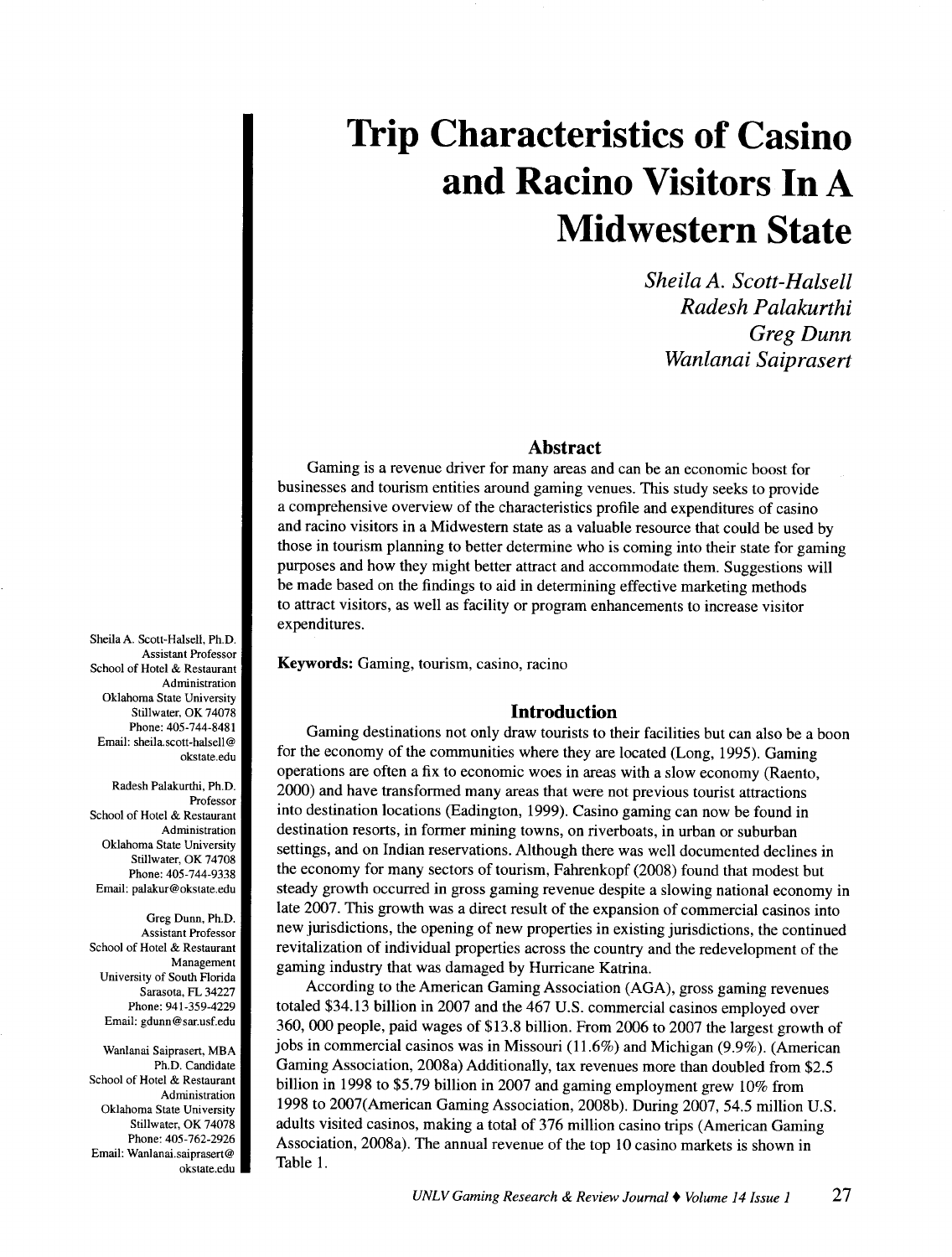| <b>Table 1</b><br>Top 10 U.S. Casino Markets by Annual Revenue |                        |  |
|----------------------------------------------------------------|------------------------|--|
| Casino Location                                                | 2007 Annual Revenues   |  |
| Las Vegas Strip, NV                                            | \$6.750 billion        |  |
| Atlantic City, NJ                                              | \$4.921 billion        |  |
| Chicagoland, IL/IN                                             | $$2.602$ billion       |  |
| Connecticut, CT                                                | $$1.685$ billion       |  |
| Detroit, MI                                                    | $$1.335$ billion       |  |
| Tunica/Lula, MS                                                | $$1.243$ billion       |  |
| Biloxi, MS                                                     | $$1.207$ billion       |  |
| St. Louis, MO/IL                                               | $$999.37$ million      |  |
| Boulder Strip, NV                                              | \$927.70 million       |  |
| Reno/Sparks, NV                                                | $$927.60$ million<br>. |  |

Source: American Gaming Association (2008c)

Although there has been a substantial spread of casinos across the country, Nevada and New Jersey are still the destination of almost one half of all gambling tourism

trips in the United States (Raento, 2000). Nevada should be no surprise since the AGA (2008a) reported that in 2007 they had 270 commercial casinos, but New Jersey only boasted 11. The AGA (2008a) reported that in 2007, there were casinos or gaming locations in 37 states with 29 of those states having a total of 424 tribal casinos. In terms of tribal casinos, Oklahoma leads the pack. Oklahoma ranks first in the nation in the number of tribal casinos (100), second in gaming machines (41,771), and fourth in revenue (\$1.97 billion). Additionally, Oklahoma has the highest market penetration rate of any of the leading tribal gaming states with one slot machine for every 65 adults in the state (Grogan, 2008) This is up from the 55 tribal gaming

*Although there has been a substantial spread of casinos across the country, Nevada and New Jersey are still the destination of almost one half of all gambling tourism trips in the United States.* 

facilities that were in existence in Oklahoma in 2001 (Grant, Spilde & Taylor, 2004).

### **Characteristics of Casino Tourists**

Rosecrance (1986) stated that gambling, as a leisure activity, serves different purposes for individuals including recreation, socialization, exercise of intellectual prowess, or escapism. Those who use gambling as mere entertainment tend to enjoy games of chance where no skill is required (e.g., lottery, tickets, bingo, slot machines). In contrast, gamblers who prefer to be involved in their gambling are more attracted to horse racing, blackjack, poker and bridge where both chance and skill are involved (Walker, 1992). In a study of vacationer profiles, Morrison, Braunlich, Cai, and O'Leary (1996) found that casino vacationers were considerably older and had lower incomes than the other three groups. Also, in term of travel planning, casino visitors planned their trips an average of two months in advance, which was the shortest timeframe of all of the groups.

## **Trip Expenditures of Casino Visitors**

Braunlich (1996) studied casino visitation in Atlantic City, New Jersey, in terms of visitor spending and visitation patterns. The findings revealed several reasons that visitors choose Atlantic City including: popularity, casino and night life, affordability, accessibility, first-class hotels and dining, the beach, and the boardwalk. The majority of the visitors to Atlantic City were from New Jersey and neighboring states such as New York, Pennsylvania, and Maryland and the majority of visitors stayed one day or less. The study found that visitors spent 53% of their time gambling and 36% of their time eating, shopping, or walking on the boardwalk (Atlantic City Convention and Visitor Bureau, 1993 cited in Braunlich, 1996).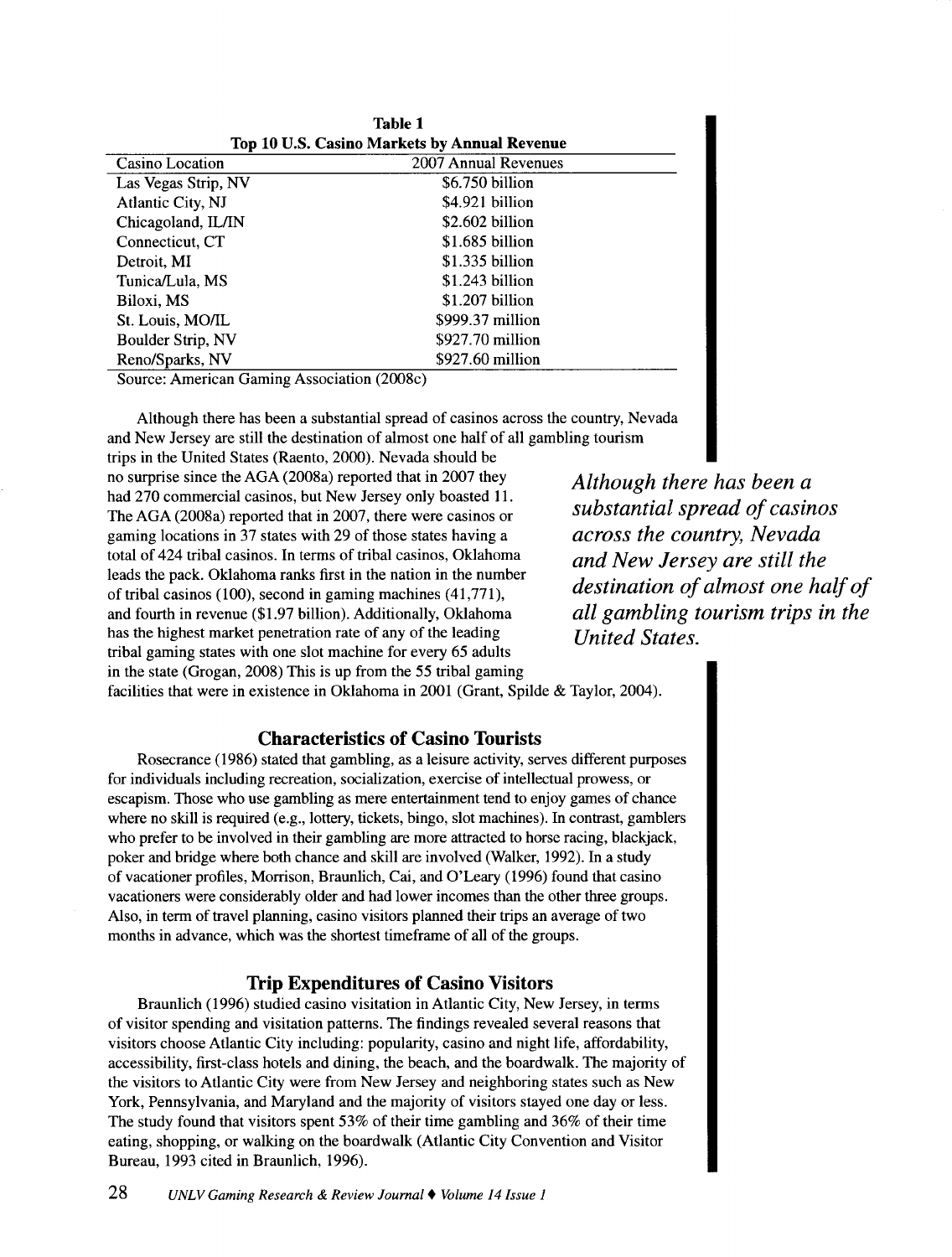A study by Spotts and Mahoney (1991) focused on travel expenditures by segmenting travel parties to the light, medium, and heavy spenders based on each party's total expenditures in the destination. The results stated that the heavy spenders were more likely to be a part of larger party sizes, with longer length of stays, have greater involvement with recreation, and have a greater propensity to use information provided by the region's travel industry. Later Moufakkir, Singh, Woud and Holecek (2004) furthered Spotts and Mahoney's (1991) study to extend the profiles to the gaming traveler by conducting a study emphasizing non-gaming related spending trends by casino visitors. The expenditures types included in the study were as follows; 1) lodging, 2) food and beverage inside the casino, 3) food and beverage outside the casino, 4) gasoline purchase, 5) local transportation, and 6) other expenses such as gift and souvenirs. The averages of total non-casino expenditures were \$380.35, \$36.56, and \$15.58 for the heavy, medium, and light spenders respectively. The study reported that the typical heavy spenders were first time visitors whose main trip purpose was either to visit the casino destination or visit friends and relatives. They traveled with a larger party size (2.06 persons), stayed longer (3.17 days), and participated in recreational activities on the trip.

Attaway and Morgan ( 1997) explored prior gambling experiences in terms of trip characteristics of respondents who reside in Illinois, Missouri, Indiana, Iowa, and Wisconsin. The finding showed that the majority of respondents travel to the casino by automobile with the average distance of 121 miles and the average travel time of more than 60 minutes. On average the respondents stayed in the gaming operation host city for 31.84 hours. The average reported winnings were \$284 while the average reported losses were \$86. The average non-gaming expenditures were \$165. In terms of non-gaming recreation, individuals who traveled with family members or traveled 121 miles or more, spent significantly more on other entertainment activities (amusement parks, shopping, museums, sport events) compared to individuals traveling alone or who traveled less than 121 miles.

### **Gaming in the Midwest**

In spite of this enormous growth, there is relatively little documented research conducted to determine the profile of the casino and racino visitors in the Midwest. Since

*Since gaming operations in the Midwest, as in many developing gaming areas, are predominately,*  if *not exclusively, Native American Tribal casino operations, they have their own unique issues with which to deal.* 

gaming operations in the Midwest, as in many developing gaming areas, are predominately, if not exclusively, Native American Tribal casino operations, they have their own unique issues with which to deal. These issues include: a broad geographic area; and a lack of an organized marketing and promotion organization, as opposed to an area such as Las Vegas, Atlantic City or Tunica, Mississippi, that have CVBs to promote their specific areas. Additionally, although they do contribute to the state's tourism economy by drawing visitors, their specific financial contribution to the state's tourism budget is different from other non-tribal tourism establishments. Tribal gaming impacts are less in terms of gaming taxes and more in

terms of wages, unemployment taxes and socially responsible support of city, school and counties (Grant et. al, 2004).

Therefore, acquiring the gaming visitor's characteristics for use by varying groups should be gathered to be specific enough to be of use to individual gaming facilities but broad enough to provide useful information to facilities of varying sizes and locations within a specific state as well as the state tourism officials who might not have access to the information from tax rolls. That being said, the purpose of this study was to determine the travel behavior including trip characteristics and expenditures of casino visitors in a selected Midwestern state to better determine who is coming into their state for gaming purposes.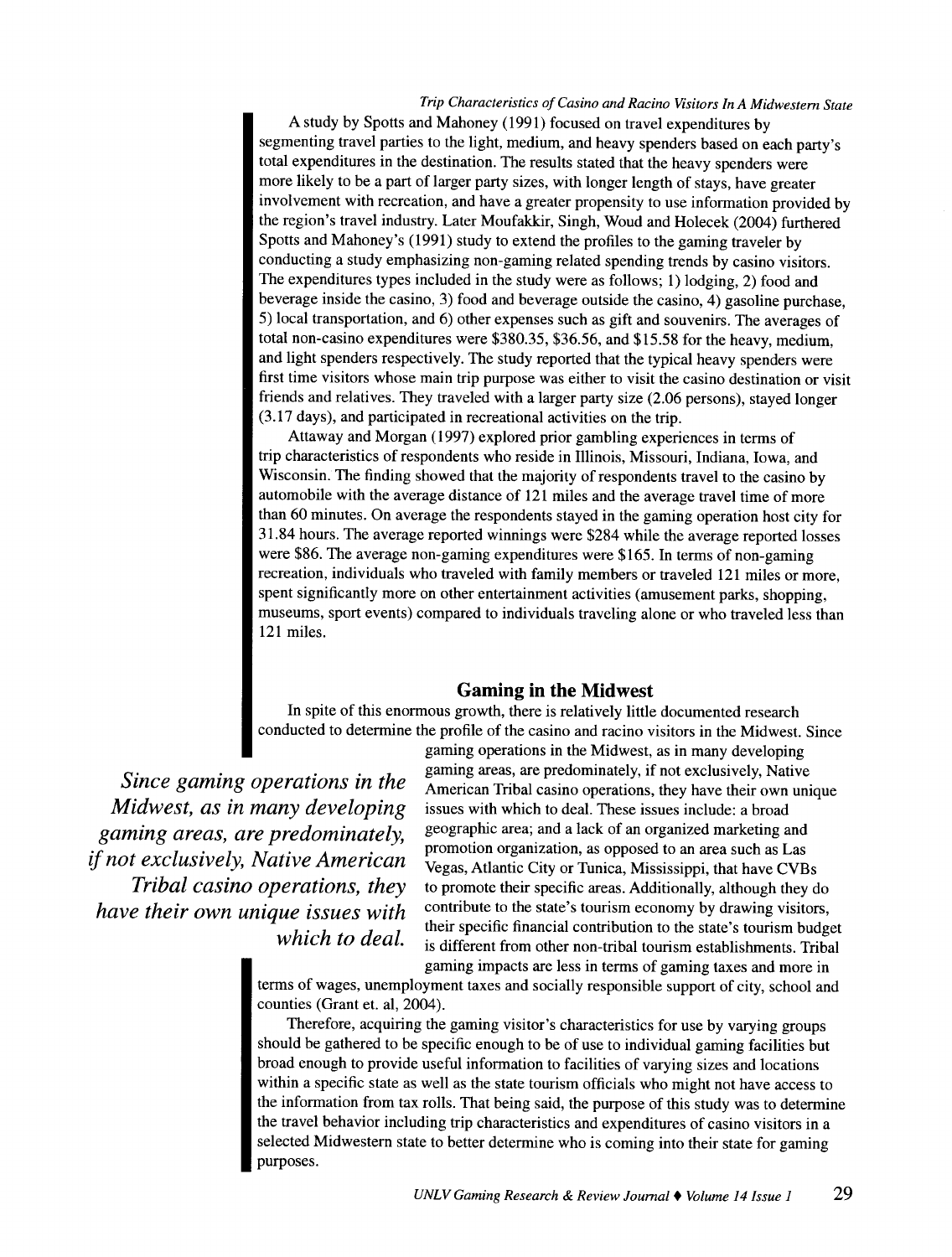## **Method**

To determine the characteristics and spending patterns of the Midwestern state gaming visitors, the approach of this study was to utilize previously published research related to casino visitation, and to supplement the previous information with additional information from experts in the casino, racing, leisure, and recreation fields (Attaway & Morgan, 1997; Park, Yang, Lee, Jang, & Stokowski, 2002; Spotts & Mahoney, 1991). From this information a comprehensive 87-item survey was developed that solicited

data in three major areas: respondent demographics, trip characteristics and opinions, as well as trip expenditures. A full service marketing company was then recruited for collection of data using an online panel. A large pre-recruited, managed, online consumer panel with over one million members was utilized to collect the data from visitors who had been to the state for gaming purposes in the past 12 months. A series of screening questions were used to ensure that the potential respondents from the panel were qualified to participate in the survey. Once qualified, the panel members were allowed access to the online, self-administered survey. The following screening questions were asked, in order, to establish qualification:

*A comprehensive 87-item survey was developed that solicited data in three major areas: respondent demographics, trip characteristics and opinions, as well as trip expenditures.* 

- 1. Are you 21 years of age?
- 2. Have you gambled in a casino or racino in the past 12 months?
- 3. Have you gambled in a casino or racino in the specific Midwestern state during the past 12 months?
- 4. Do you have a positive or neutral attitude towards gambling?
- 5. Do you live within 300 miles of the capital city (which is centrally located) of the Midwestern state?
- 6. Are you a resident of the Midwestern state being studied or a surrounding state?

#### **Results**

A total of 590 usable responses were returned from the survey. The margin of error for the questions was *+1-* 2.3% with a 95% confidence interval. Some of the data does not add up to 100% due to rounding or because respondents were allowed more than one choice for the questions. Of those surveyed 52% were females and 48% were males, with a mean age of about 44 years. The majority (89%) of the respondents thought of themselves as being Non-Hispanic Whites and two-thirds of the respondents were married. The median household income was \$46,225. Approximately 52% of the respondents reported being residents of the specific Midwestern state, the remaining almost equally from the four neighboring states.

A majority of the visitors (56.6%) were couples with no children, with the majority (72.4%) of the respondents agreeing that they would visit the Midwestern state for tourism purposes even if no gaming facilities were available. However 63.1% of the respondents did not engage in any other activity other than gambling. For those who did participate in non-gaming activities, the three most popular activities engaged in were: shopping (15.2%), visiting relatives and friends (12.2% ), and entertainment activities (7.6% ). In terms of gaming, slot machines were by far the predominate choice in gaming (91.6% ).

Only 32.8% of the respondents agreed that they visited the Midwestern state solely because gaming was not available in their own state. On the other hand, an overwhelming majority (72.4%) of the respondents agreed that they would visit the state for tourism purposes even if no gaming facilities were available.

Visitors made on average 2.67 trips exclusively to casinos and racinos in the Midwestern state with an overwhelming number of visitors (81.6%) making day trips with no overnight stays. Only 8.6% of the respondents stayed one night and another 6.5% of the visitors stayed two nights. Less than 3.2% of the respondents stayed more than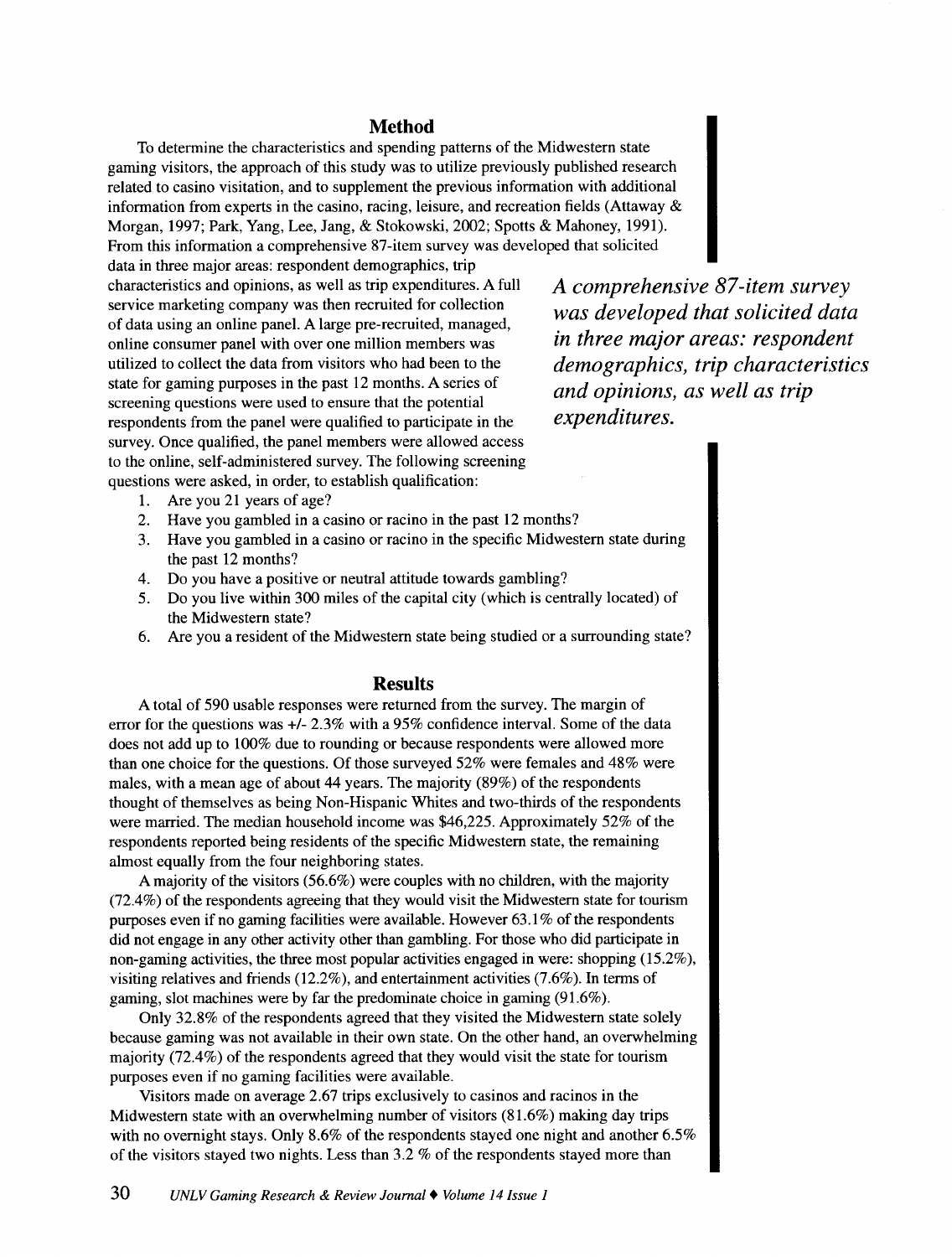two nights. Almost all (95.9%) of all respondents used their personal car, truck, or van to visit the casinos and racinos. Only about 1.6% of the visitors had used a charter or tour bus. Less than 1% of the respondents arrived by plane.

About 42% of the respondents had traveled less than 25 miles to visit their casino or racino destination. About 61% had traveled less than 50 miles, and about 75% had traveled less than 100 miles to visit their destinations. The weighted average of the miles driven by the respondents was 55.37 miles.

In terms of determining whether to visit a particular casino or racino, word-of-mouth (my friend/family told me;  $39.1\%$ ), and past experience or visit (28.3%) were the two most popular sources cited by the respondents. The third most popular item cited was, "I live in the neighborhood" with  $24.1\%$ . Among the hard information sources, billboard signs (19%) and signage (happen to drive by, 14.1%) were the most popular sources cited.

The majority of the visitors (56.6%) are couples with no children. The next most popular group types are 'three or more adults with no children,' (23.6%) and 'one adult without children,' (16.7%).

Table 2 summarizes the overall average trip expenditures incurred by the visitors during a trip. The incurred expenditures are for all travel members and for the entire duration of the trip. The fact that most of the respondents are on day trip may imply that a significant amount of the expenditures are spent on one day.

**TRELL** 2

| <b>Overall Trip Expenditure of Respondents by Category</b>   |                     |           |  |
|--------------------------------------------------------------|---------------------|-----------|--|
| Please indicate the dollar amount spent for all travel party | <b>Average Trip</b> |           |  |
| members and for the entire duration of your LAST             | Expenditures        | Standard  |  |
| casino/racino visit to the Midwestern state for each         | in Dollars          | Deviation |  |
| of the following expenditures categories:                    |                     |           |  |
| <b>Betting Wagering</b>                                      |                     |           |  |
| Dollar amount spent on casino/racino betting and wagering:   | \$180.88            | \$66.21   |  |
| <b>Accommodation Expense</b>                                 |                     |           |  |
| Dollar amount spent on all types of accommodations           |                     |           |  |
| (hotels, motels, and other types of lodging):                | \$144.64            | \$15.21   |  |
| <b>Transportation Expense - non fuel</b>                     |                     |           |  |
| Dollar amount spent on all types of transportation           | \$49.72             | \$48.58   |  |
| <b>Fuel Expense</b>                                          |                     |           |  |
| Dollar amount on gas/fuel for all vehicles used:             | \$30.25             | \$27.47   |  |
| <b>Tolls Expense</b>                                         |                     |           |  |
| Dollar amount spent on parkway or highway toll charges:      | \$7.17              | \$6.89    |  |
| F & B Expense                                                |                     |           |  |
| Dollar amount spent on food and beverage at restaurants and  |                     |           |  |
| foodservice outlets of all types:                            | \$34.00             | \$28.22   |  |
| <b>Groceries Expense</b>                                     |                     |           |  |
| Dollar amount spent on groceries:                            | \$28.21             | \$19.76   |  |
| <b>Souvenir Expense</b>                                      |                     |           |  |
| Dollar amount spent on souvenirs:                            | \$47.00             | \$38.66   |  |
| <b>Other Non-Food Expense</b>                                |                     |           |  |
| Dollar amount spent on other non-food merchandise            |                     |           |  |
| (clothes, medicines, other retail items, etc.):              | \$53.59             | \$45.52   |  |
| <b>Entertainment Expense</b>                                 |                     |           |  |
| Dollar amount spent on entertainment and registration fees   |                     |           |  |
| (event tickets, conference fees, etc.):                      | \$103.66            | \$86.52   |  |
| <b>Miscellaneous Expense</b>                                 |                     |           |  |
| Dollar amount spent on other miscellaneous expenses          |                     |           |  |
| (auto repair, etc.):                                         | \$61.05             | \$67.30   |  |
| <b>TOTAL:</b>                                                | \$740.17            | \$40.94   |  |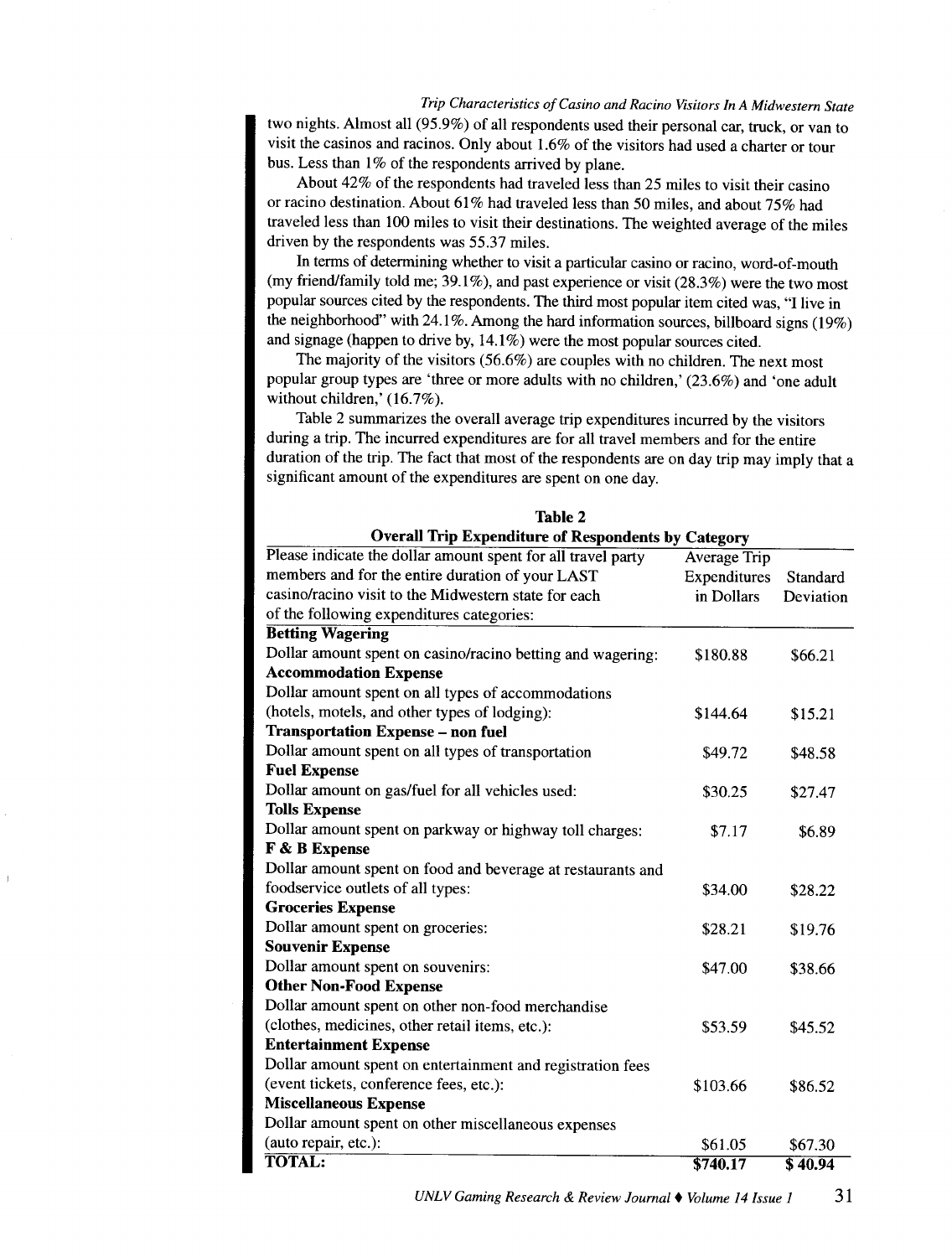The expenditure categories were identified using previous research and after consulting with industry experts. The same categories were used throughout this research project for maintaining consistency and to more easily compare the results among the variables and their categories.

The results show that the visitors on an average spent \$740.17 per trip on all triprelated expenditures. Typically, the visitors spent \$180.88 on betting and wagering (24.3%), \$144.64 (19.5%) on accommodation, and \$103.66 (14.0%) on entertainment. Understandably, transportation, fuel, and tolls cost an additional \$87.24 (11.7%). The visitors spend \$62.21 (8.4%) on food at restaurants and groceries. Other minor expenses such as souvenirs, non-food items, and miscellaneous items account for the rest of the trip expenses.

Figure 1 presents an extension of the index scores where the expenditures for each category of expenses are compared with the mean for that category. A negative score means that the visitors in the specific category spend less than the average for all visitors for that category of expense. For example, in Figure 1, visitors travelling 'less that 25 miles' have a betting and wagering index score of -28.55. This means that compared to all visitors, visitors who travel 'less than 25 miles' spend 28.55% less than the average betting and wagering expenditures for all visitors. Similarly, the index score for visitors that travel 'more than 250 miles' is 30.56 for betting and wagering. This means that visitors who come from 'more than 250 miles' to the casinos and racinos, on an average, spend 30.56% more in betting and wagering compared to all visitors.

Using the above described method, one can identify the trends in expenditures by category of visitor. Figure 1, reveals the following trends: expenditures in all categories are increasing with increase in distance travelled except of miscellaneous and accommodation expenses, and visitors from further away tend to bet and wager more than visitors living in the neighborhood.



**Figure 1 Index Score of Expenditure Category by Distance Traveled**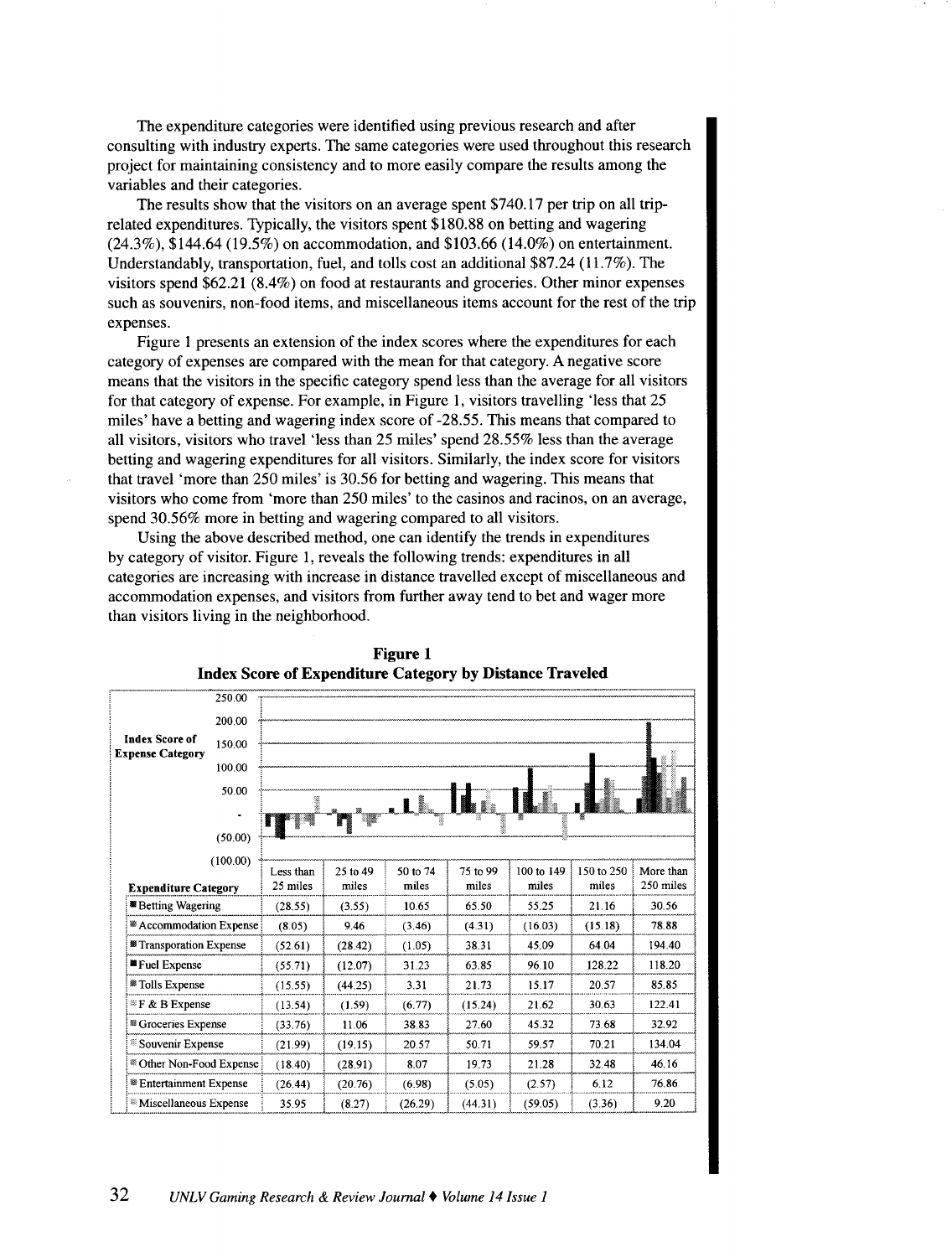*Trip Characteristics of Casino and Racino Visitors In A Midwestern State*  The visitors experience greater amounts of expenditures in all expense categories with increase in the number of nights stayed. However, the expense categories increase at different rates. Day trip visitors' expenditures are lower than average in all categories of expenses. Visitors who come only for a day trip spend an average of \$581.06 while visitors staying for more than 5 nights spend \$1,993.00 per visit. The greatest increase in expenditure categories in terms of nights stayed seems to be for F&B expenditures which increased to 276.44% greater than the average for all visitors when the visitors stay for

 $a$  amounts of expenditures in all visitors when

five or more nights. Transportation expense and accommodation *The visitors experience greater* expense also show similar increases of 243.96% and 242.21%

Visitors who stay in the casino hotels at the destination, other *expense categories with increase* hotels at the destination, or at rented cabins or homes bet and *in the number of nights stayed.* Wager about 60% higher than the average for all visitors. On average, visitors that are on day trip or stay with relatives and However, the expense categories diverged, visitors and  $m \sim 1$ ,  $m \sim 1$ ,  $m \sim 1$  and  $m \sim 1$  and  $m \sim 1$ . *increase at different rates.* Visitors who stay in the casino hotels at the destination, or at rented cabins or homes expend about 35% more on

entertainment than the average for all visitors. Visitors staying in rented cabins or homes spend about 271% more on food and beverage expenditures compared to the average for all visitors in that category.

Visitors who use personal motorcycles or bikes incur less expenditures in all categories expect for betting and wagering for which they spend 34.53% higher than the average for all visitors. Visitors arriving by commercial plane incur about 14.96% higher accommodation expenses than the average for all visitors. Visitors arriving by personal cars, bikes, or charter or tour buses all incur lower than average expenditures for accommodation. This may be because most of such visitors are on day trips. Visitors arriving by commercial airline also incur much higher expenditures on F&B (267.62% ), souvenirs (155.32%), and entertainment (131.52%) compared to the average for all visitors.

#### **Discussion and Conclusion**

As indicated earlier, it is the intent of this research to be a starting point and to fill a research gap. This study is an overview of the visitors' travel characteristics and spending habits of a Midwestern state's casino and racino visitor and was not intended to be generalizeable beyond the purpose of this research. In that regard, it must be stated that limitations exist in the study. The results may not be generalizeable to casino and racino visitors in all states in which gaming outlets are provided. Additionally, the results may not be representative of the specific state's visitors as a whole due to the screening questions. It cannot be assumed that the results are generalizeable to specific facilities or regions within the state due to the lack of control of who chose to respond from the online consumer panel and having no specific questions indicating the specific establishments visited. With this being said however, some similarities were found between the sample in this study and previous studies. Like Braunlich's (1996) study, the vast majority of visitors in the study stayed less than one night. Additionally, like the Attaway and Morgan ( 1997) study, the majority of the visitors travelled by automobile.

Although there are few previous studies to compare to, a few suggestions can be made for Midwestern states with tribal casinos and racinos, based on this study. The first might be incorporating the use of billboards in a 50 to 100 mile radius of the facilities as a primary marketing source. This recommendation is based on the relatively even breakdown of resident and non-resident visitors in which about 75% had traveled less than 100 miles to visit their destinations and 95.9% used their own vehicle. Billboards were also the most popular source of hard information. Additionally, billboards increase visibility which might improve word-of-mouth, which was the number one method of receiving information. With a spread out geographic area, billboards might also be used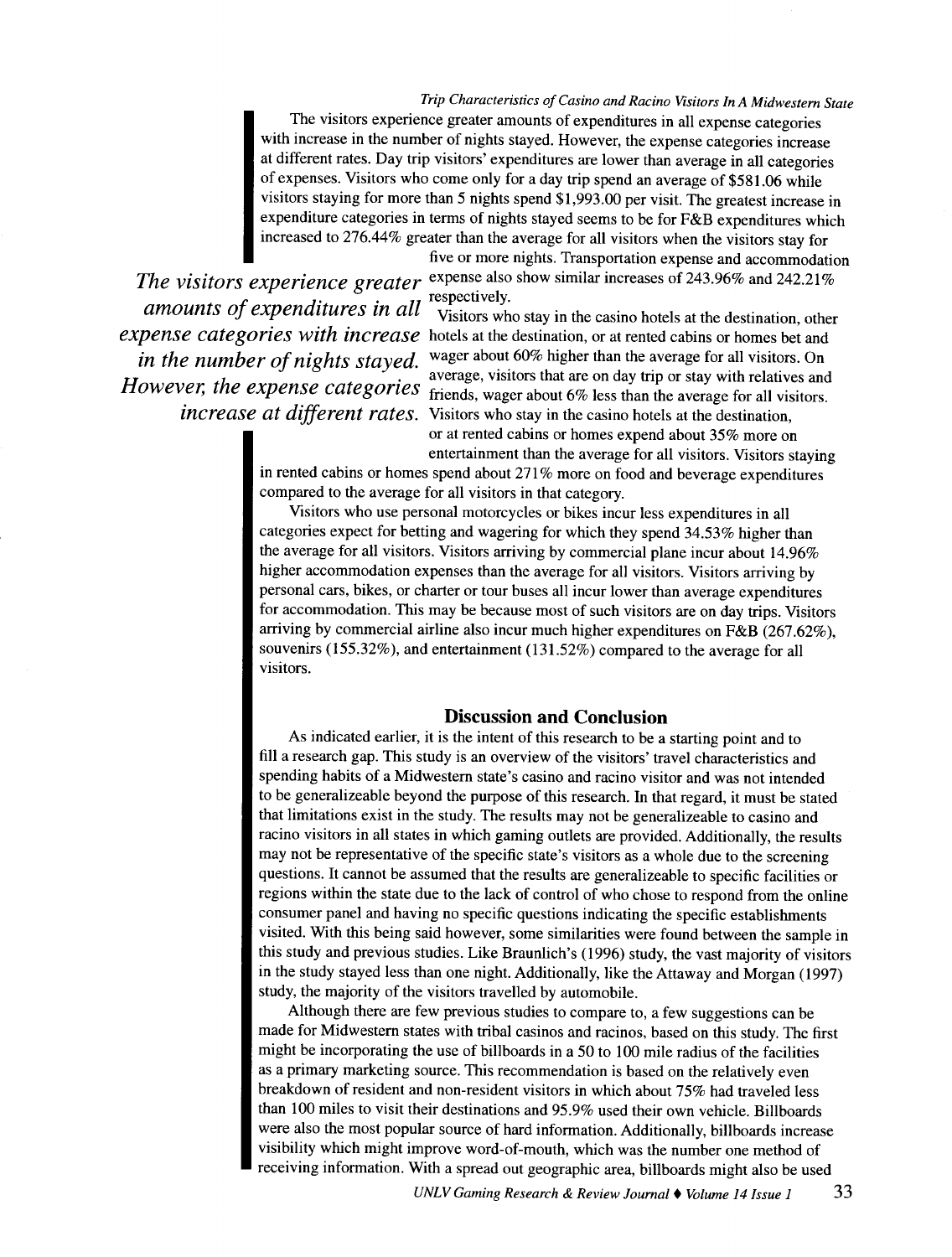to guide visitors to less visible operations. Another reason to target this specific distance from facilities is based on the index scores which show that visitors who travel between 75 and 99 miles spend 65.5% more in betting than the mean of the entire sample. The second highest wagering group was those who travelled 100 to 149 miles. They spent 55.25% more than the mean. Also, targeting a marketing effort on those who travel by motorcycle or bikes could be wise. The group spends 34.53% more than the average for all visitors in wagering and gambling activities. Since gambling is the number one profit center for these operations, a large difference such as this cannot be ignored.

Based on the findings, the majority of the visitors said they would visit the state for non-gaming activities but don't currently do so. This could indicate a need for additional facilities at the casino/racino locations or better marketing of outside activities in or around the gaming facilities. The mean lodging expenditure was \$144.64, the mean food and beverage expenditure was \$34.00, the mean souvenir expenditure was \$47.00 and the mean entertainment expenditure was \$103.66. Since the wagering mean was \$180.88, the capture of any or all of these other expenditures could result in a more profitable operation or tourism region. Additionally, those who use sleeping accommodations bet 60% more than those on day trips. A limitation to this suggestion however may be the locations of some of the casinos or racinos. Tribal casinos in more rural and/or in unincorporated areas of the state may not find an increase in services to be cost effective and location within the nations may prove difficult for non-tribal businesses to open in the area.

For future research, further regionally-based investigation would be beneficial to individual gaming facilities or geographic areas to further understand the visitors who visit their specific area for gaming purposes. This investigation could perhaps glean information by which to better accommodate their desires and needs. Other tourism related businesses and the state as a whole could benefit by further study of what activities might entice visitors to come to the state and participate in non-gaming activities. This study is only a beginning, and further, more detailed characteristics of the state's regional casino visitors, their travel patterns and expenditure practices, should be used in tourism planning strategies to be adjusted to include this type of visitor who already is a vital part of tourism in the state.

#### **References**

- American Gaming Association. (2007). *Gaming Revenue: Current- Year Data.* Retrieved December 11, 2008 from http://www.americangaming.org/lndustry/factsheets/ statistics\_detail.cfv?id=7
- American Gaming Association. (2008a). 2008 *State of the States: AGA Survey of Casino Entertainment.* Retrieved December 11, 2008 from http://www.americangaming.org/ assets/ files/ aga\_2008\_sos.pdf
- American Gaming Association. (2008b). *The State of Play.* Retrieved January 20, 2009 from http://www.americangaming.org/Press/op\_eds/op\_eds\_detail.cfv?ID=470
- American Gaming Association. (2008c). *Top 20 U.S. Casino Markets by Annual Revenue.*  Retrieved December 11, 2008 from http://www/americangaming.org/lndustry/ factsheets/statistics\_detail.cfv?id=4
- Attaway, J. S., & Morgan A. J. (1997). Exploring the impact of gambling venues on local retail expenditures. *Journal of Shopping Center Research, 4(2),* 7- 25.
- Braunlich, C. G. (1996). Lessons from the Atlantic City casino experience. *Journal of Travel Research, 34(1),* 46-56.
- Brown, D. 0. (2001). A sociodemographic and trip profile of Kentucky visitors based on their gaming activity and destination-specific behavior. *Journal of Vacation Marketing,*   $7(1), 41-49.$
- Eadington, W. R. ( 1999). The economics of casino gambling. *Journal of Economic Perspectives,* 13(3), 173- 192.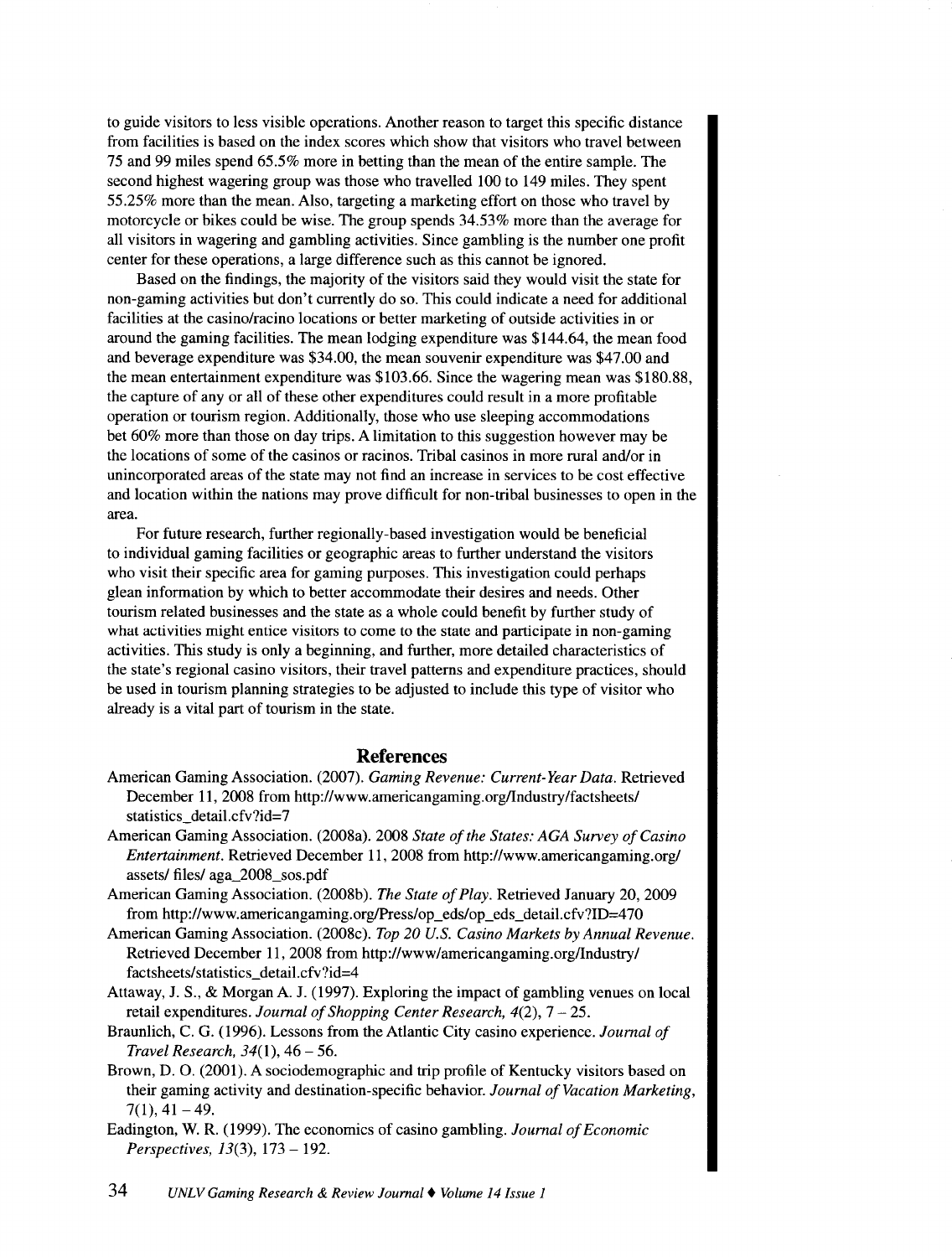- Fahrenkopf, F.J. (2008). *State of the States 2008: The AGA survey of casino entertainment.* Washington, DC: American Gaming Association.
- Grant, K.W. II, Spilde, K.A., & Taylor, K.B. (2004). Social and economic consequences of Indian gaming in Oklahoma. *American Indian Culture and Research Journal,*  28(2), 97-129.
- Grogan, T. (2008). Winners and losers: The maturing Oklahoma casino market. *Indian Gaming, I8(2),* 46-47.
- Hinch, T., & Walker, G, (2003). *Casino patrons, travel behavior, place attachment, and motivations: A study of Alberta residents.* University of Alberta, Faculty of Physical Education and Recreation.
- Long, P. T. (1995). Casino gaming in the United States: 1994 status and implications. *Tourism Management, I* 6(3 ), 189 -197.
- Morrison, A. M., Braunlich, C. G., Cai, L.A. & O'Leary, J. T. (1996). A profile of the casino resort vacationer. *Journal of Travel Research,* 35(2), 55-61.
- Moufakkir, 0., Singh, A. J., Woud, A.M., & Holecek, D. F. (2004). Impact of light, medium and heavy spenders on casino destinations: Segmenting gaming visitors based on amount of non-gaming expenditures. *UNLV Gaming Research* & *Review Journal,*   $8(1), 59-71.$
- Park, M., Yang, X., Lee, B., Jang, H., & Stokowski, P.A. (2002). Segmenting casino gamblers by involvement profiles: A Colorado example. *Tourism Management, 23,*  55-65.
- Raento, P. (2000). Casino gaming in the United States: Issues, concerns, and recent research. *American Studies in Scandinavia,* 32, 45 - 62.
- Rosecrance, J. (1986). The sociology of casino gamblers. *Nevada Public Affairs Review,*   $2, 27-31.$
- Spotts, D. M., & Mahoney, E. M. (1991). Segmenting visitors to a destination region based on the volume of their expenditures. *Journal of Travel Research*, 29(4), 24 – 31. Walker, M. B. (1992). *The psychology of gambling,* Oxford: Pergamon Press.

Article submitted: 10/19/09 Sent to peer review:  $1/10/10$ Reviewers' comment sent to author: 1/14/10 Author's revised version received: 2/19/10 Article accepted for publication: 2119110